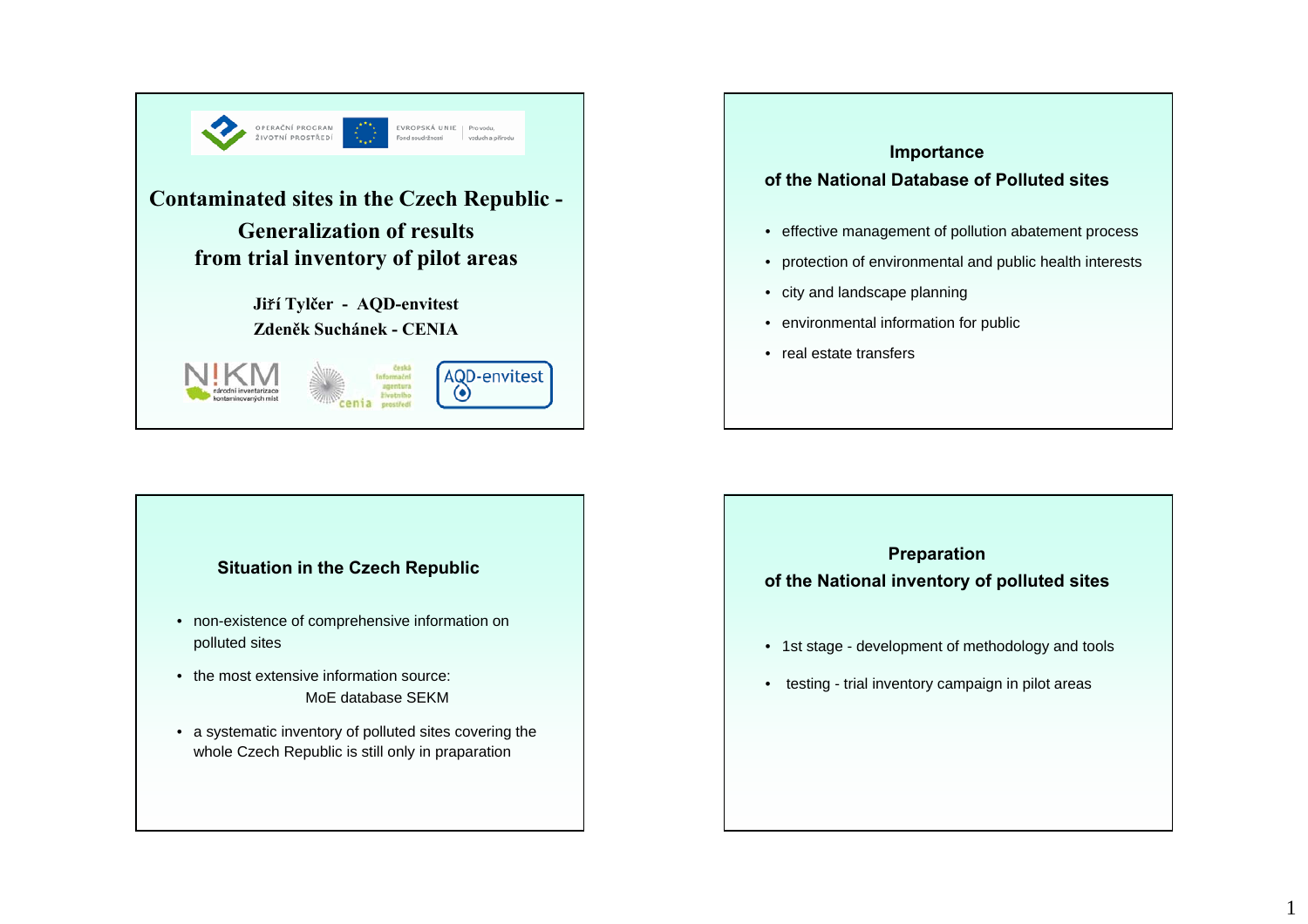

#### **Classification system - Basics 1**

- 1) All sites are sorted to several categories according to the qualitative statement specifying:
	- site knowledge level
	- actual or potential impact of the site pollution
- 2) A relevant type of an appropriate further site action is explicitly attached to the each site category

#### **CLASSIFICATION OF POLLUTED SITES**

- integral and important element of the national inventory
- classification system oficially introduced by the Czech Ministry of Environment in 2008

#### **Classification system - Basics 2**

Three basic groups of site categories according to the character of further action:

• sites with an actual negative pollution impact mitigation measure is - urgently necessary

- necessary

- desirbale
- potentially polluted sites investigation or further monitoring required
- sites with no or low pollution no action required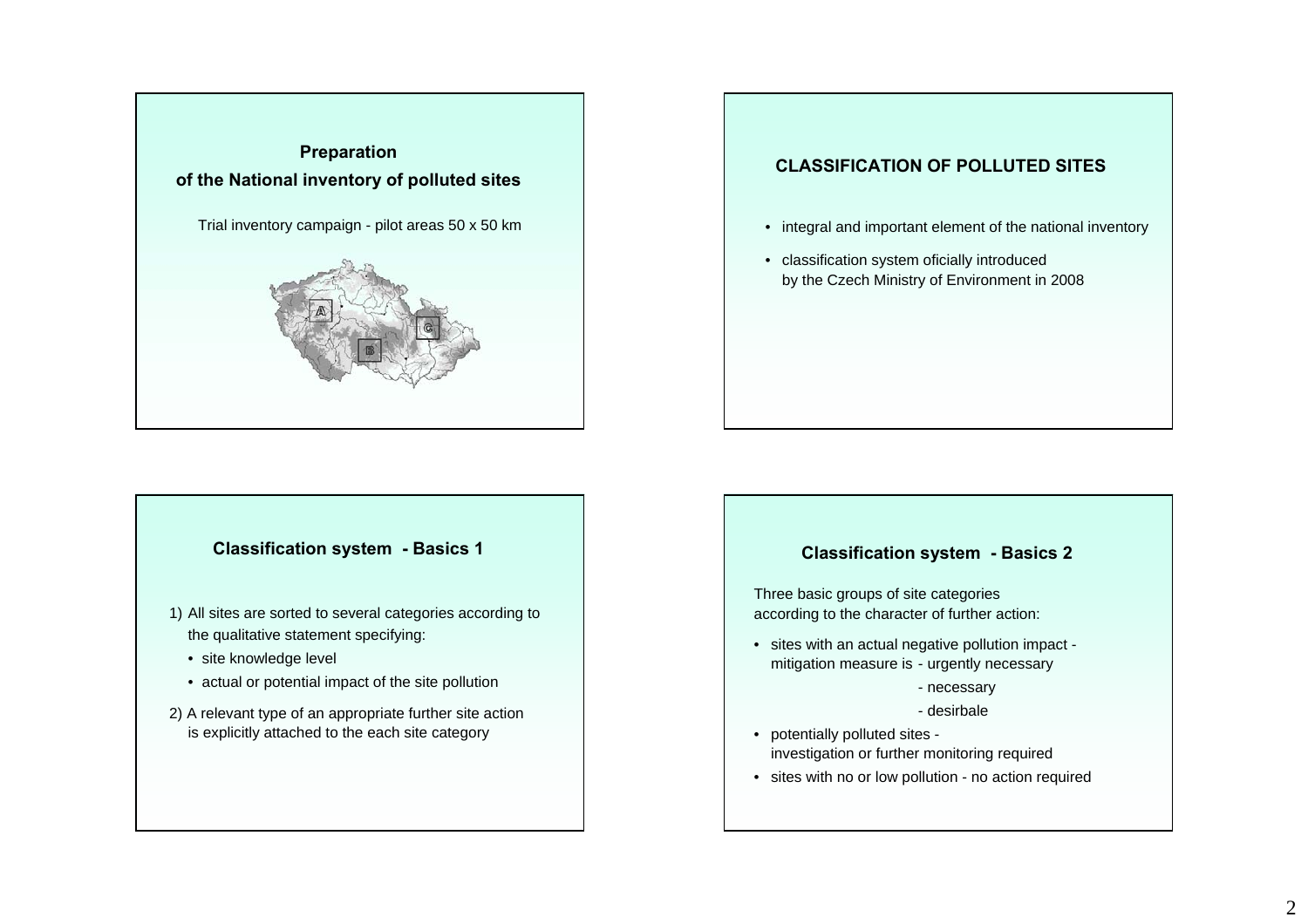#### **Classification system - Basics 3 - Definitions**

- **Mitigation measure necessary**:
	- **-** unacceptable human risk or
	- concentrations exceeding legislation limits
- **Mitigation measure urgently necessary**
- **Mitigation measure desirable**:

general consent on higher environmental requirements but not supported by any official concentration limits or other law requirements

• Mitigation measure - not only remediation

#### **Classification system - Basics 4**

A priority of further action is strictly determined by this succession of impact character:

- human health risk
- environmental risk
- risk to other interests

#### **Classification system - Basics 5**

• **Sufficiently investigated sites:**

The site pollution impact statement is based on conclusions of the investigation report and risk analysis

• **Insufficiently investigated (suspected) sites:**

A simple scoring system for assessing urgency of their investigation.

Very important because of large number of such sites.

#### **Classification system - Basics 6**

**Insufficiently investigated (suspected) sites** Crucial factors for their investigation urgency scoring:

- character of pollution receprors, protected interests
- $\bullet$  site hydrogeology  $\rightarrow$  site migration potential
- $\bullet$  type of polluter  $\rightarrow$  probable pollution character  $\rightarrow$  its toxicity and migration potential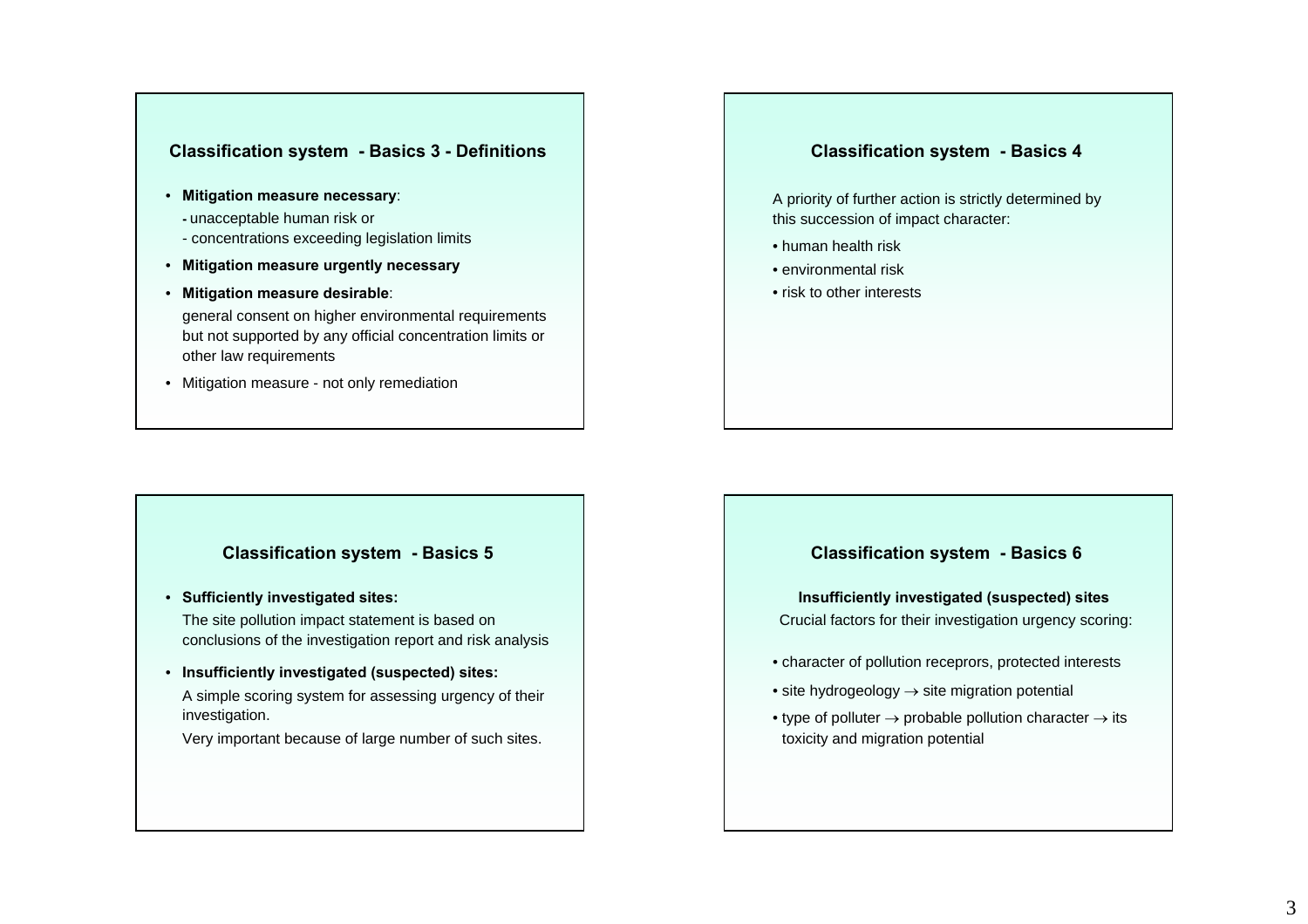|                                                                                                                                                                                                                                    | Priority Ranking System - Categorisation of Polluted Sites According to Further Action |                                                     |                             |                           |                         |                                                                                                                                                                                                   |
|------------------------------------------------------------------------------------------------------------------------------------------------------------------------------------------------------------------------------------|----------------------------------------------------------------------------------------|-----------------------------------------------------|-----------------------------|---------------------------|-------------------------|---------------------------------------------------------------------------------------------------------------------------------------------------------------------------------------------------|
| Site situation statement: site knowledge level and<br>character of the pollution impact (existing or potential)                                                                                                                    |                                                                                        | site category -<br>character of further action      |                             | site action priority code |                         |                                                                                                                                                                                                   |
|                                                                                                                                                                                                                                    |                                                                                        |                                                     |                             | basic code                |                         | 3rd postion.<br>priority ranking                                                                                                                                                                  |
| confirmed pollution causing unacceptable health risk                                                                                                                                                                               |                                                                                        | mitigation<br>action<br>is necessary                | action required<br>urgently | ٨                         | 3                       | according to level and<br>character offconfirmed<br>or supposed) pollution.<br>with respect to migration<br>conditions and according<br>to character and<br>importance of<br>throatoned interests |
| one of these situations:<br>confirmed pollution exceeding legislation concentration limits, or<br>- confirmed pollution spreading, or<br>site pollution restrains its exploitation in accordance with<br>the municipal master plan |                                                                                        |                                                     | action required             | ٨                         | $\overline{\mathbf{2}}$ |                                                                                                                                                                                                   |
| pollution confirmed, but none of situations specified above;<br>general discrepancy with environmental or other interests                                                                                                          |                                                                                        | mitigation action is desirable                      |                             | A                         | ۰                       |                                                                                                                                                                                                   |
| not enough information for a final decision -<br>a need of a future mitigation action can not<br>be excluded presently                                                                                                             | no pollution information -<br>suspicious site                                          | pollution investigation<br>required                 |                             | p                         | 4                       |                                                                                                                                                                                                   |
|                                                                                                                                                                                                                                    | pollution confirmed.<br>insufficient investigation                                     |                                                     |                             | p                         | 3                       |                                                                                                                                                                                                   |
| pollution confirmed, no information on a plume stability with time;<br>a need of a future mitigation action can not be excluded presently                                                                                          |                                                                                        | further pollution plume<br>monitoring required      |                             | p                         | 2                       |                                                                                                                                                                                                   |
| existing pollution represents possibility of unacceptable health risk<br>in case of change to more sensitive site-use                                                                                                              |                                                                                        | further insttitutional site-use<br>control required |                             | D                         | 1                       |                                                                                                                                                                                                   |
| confirmed pollution above background values, bot not unacceptable,<br>no restrictions for multi-purpose site-use                                                                                                                   |                                                                                        | no further action required                          |                             | N                         | 2                       |                                                                                                                                                                                                   |
| low pollution probability issues from a known site-use history                                                                                                                                                                     |                                                                                        |                                                     |                             | N                         | 1                       |                                                                                                                                                                                                   |
| no pollution - confirmed by sampling                                                                                                                                                                                               |                                                                                        |                                                     | N                           | ٥                         |                         |                                                                                                                                                                                                   |

### **RESULTS FROM TRIAL INVENTORY AND THEIR GENERALIZATION**

About 9 thousand of polluted or potentially polluted sites can be expected in the Czech Republic